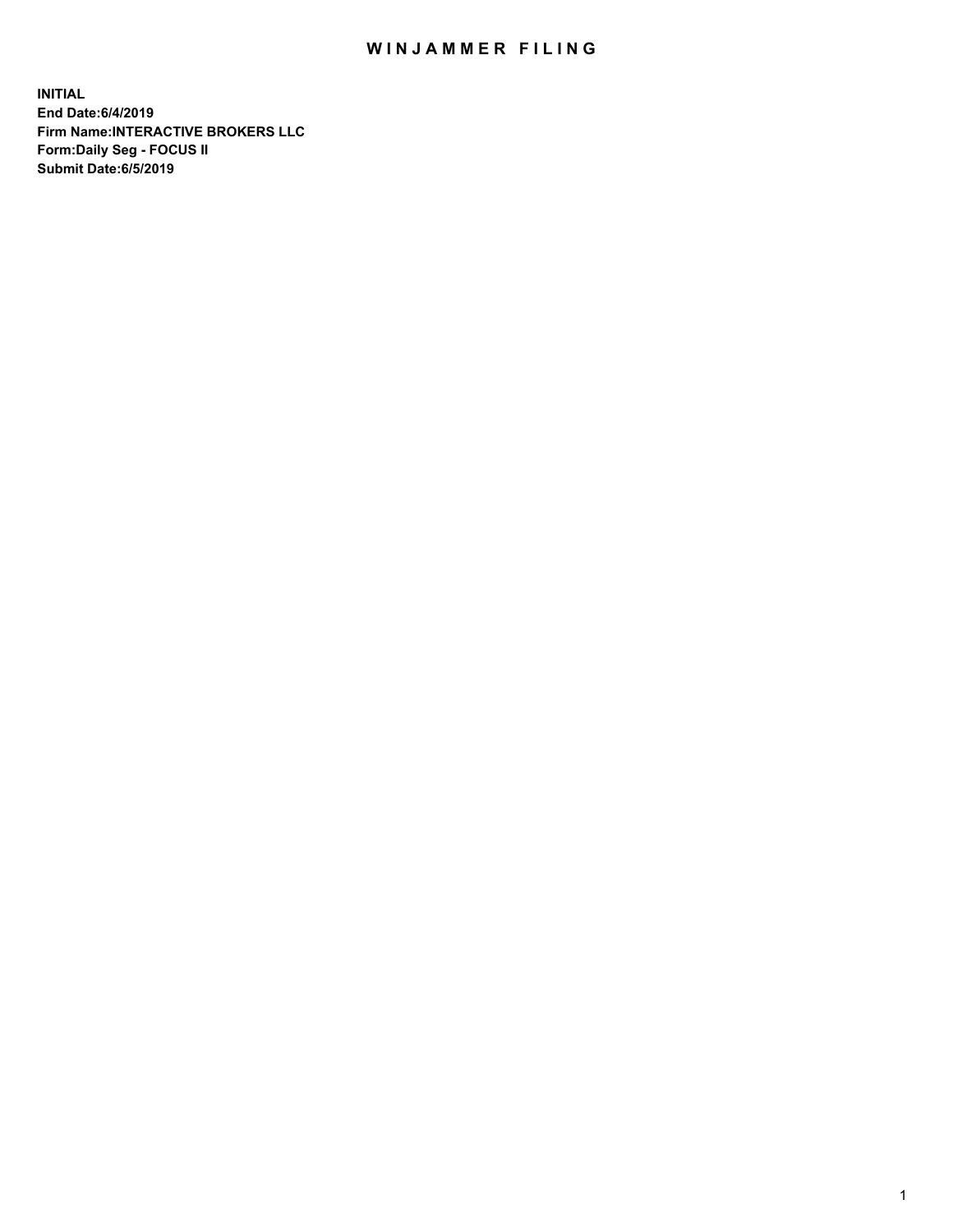**INITIAL End Date:6/4/2019 Firm Name:INTERACTIVE BROKERS LLC Form:Daily Seg - FOCUS II Submit Date:6/5/2019 Daily Segregation - Cover Page**

| Name of Company                                                                                                                                                                                                                                                                                                                | <b>INTERACTIVE BROKERS LLC</b>                                                                  |  |
|--------------------------------------------------------------------------------------------------------------------------------------------------------------------------------------------------------------------------------------------------------------------------------------------------------------------------------|-------------------------------------------------------------------------------------------------|--|
| <b>Contact Name</b>                                                                                                                                                                                                                                                                                                            | <b>James Menicucci</b>                                                                          |  |
| <b>Contact Phone Number</b>                                                                                                                                                                                                                                                                                                    | 203-618-8085                                                                                    |  |
| <b>Contact Email Address</b>                                                                                                                                                                                                                                                                                                   | jmenicucci@interactivebrokers.c<br>om                                                           |  |
| FCM's Customer Segregated Funds Residual Interest Target (choose one):<br>a. Minimum dollar amount: ; or<br>b. Minimum percentage of customer segregated funds required:% ; or<br>c. Dollar amount range between: and; or<br>d. Percentage range of customer segregated funds required between:% and%.                         | $\overline{\mathbf{0}}$<br>$\overline{\mathbf{0}}$<br>155,000,000 245,000,000<br>0 <sub>0</sub> |  |
| FCM's Customer Secured Amount Funds Residual Interest Target (choose one):<br>a. Minimum dollar amount: ; or<br>b. Minimum percentage of customer secured funds required:%; or<br>c. Dollar amount range between: and; or<br>d. Percentage range of customer secured funds required between:% and%.                            | $\overline{\mathbf{0}}$<br>$\mathbf 0$<br>80,000,000 120,000,000<br>0 <sub>0</sub>              |  |
| FCM's Cleared Swaps Customer Collateral Residual Interest Target (choose one):<br>a. Minimum dollar amount: ; or<br>b. Minimum percentage of cleared swaps customer collateral required:% ; or<br>c. Dollar amount range between: and; or<br>d. Percentage range of cleared swaps customer collateral required between:% and%. | $\overline{\mathbf{0}}$<br>$\underline{\mathbf{0}}$<br>0 <sub>0</sub><br>00                     |  |

Attach supporting documents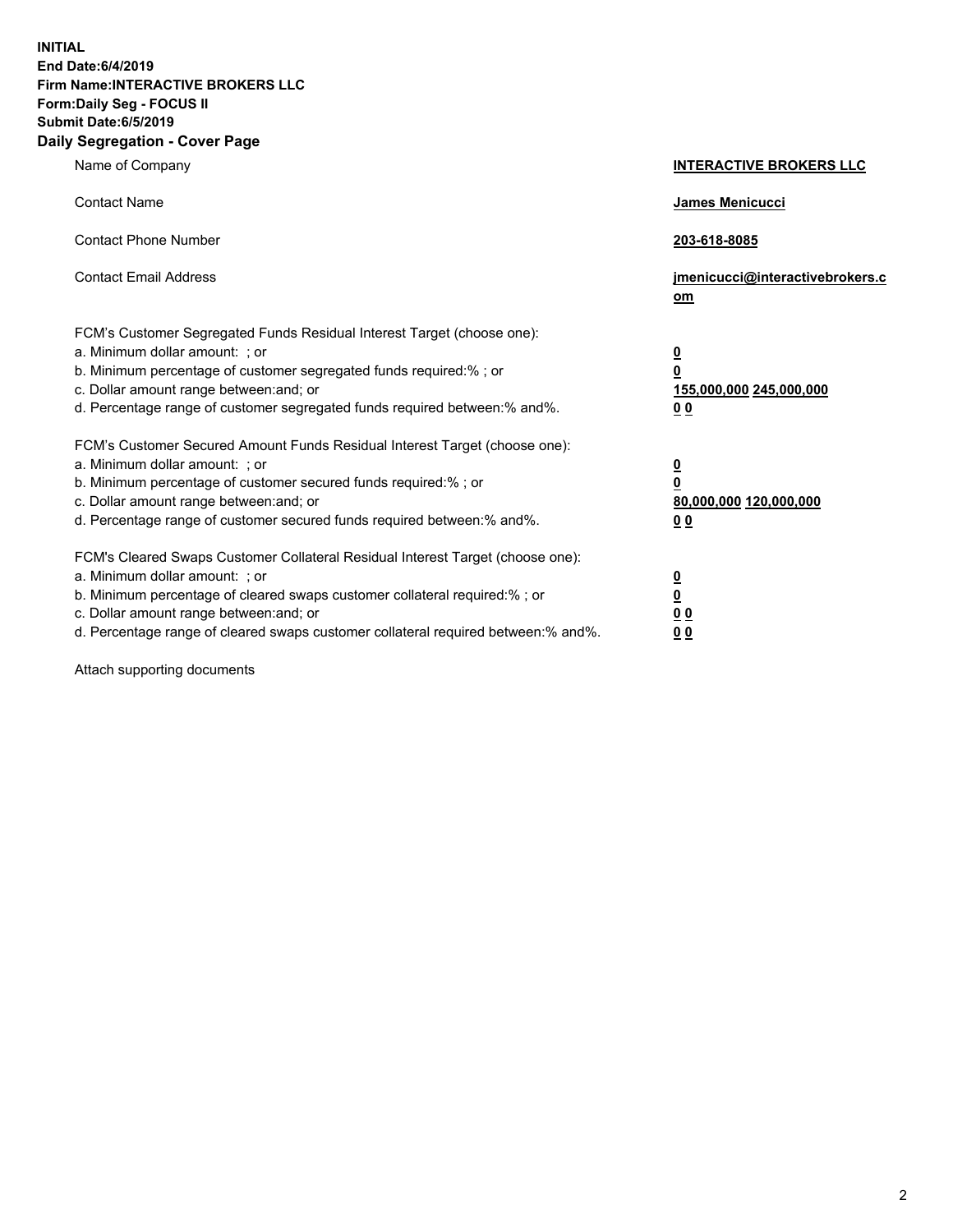## **INITIAL End Date:6/4/2019 Firm Name:INTERACTIVE BROKERS LLC Form:Daily Seg - FOCUS II Submit Date:6/5/2019 Daily Segregation - Secured Amounts**

|                | Daily Ocglegation - Occured Anioants                                                        |                                                      |
|----------------|---------------------------------------------------------------------------------------------|------------------------------------------------------|
|                | Foreign Futures and Foreign Options Secured Amounts                                         |                                                      |
|                | Amount required to be set aside pursuant to law, rule or regulation of a foreign            | $0$ [7305]                                           |
|                | government or a rule of a self-regulatory organization authorized thereunder                |                                                      |
| 1.             | Net ledger balance - Foreign Futures and Foreign Option Trading - All Customers             |                                                      |
|                | A. Cash                                                                                     | 447,888,359 [7315]                                   |
|                | B. Securities (at market)                                                                   | $0$ [7317]                                           |
| 2.             | Net unrealized profit (loss) in open futures contracts traded on a foreign board of trade   | 6,993,564 [7325]                                     |
| 3.             | Exchange traded options                                                                     |                                                      |
|                | a. Market value of open option contracts purchased on a foreign board of trade              | <b>74,867</b> [7335]                                 |
|                | b. Market value of open contracts granted (sold) on a foreign board of trade                | 47,372 [7337]                                        |
| 4.             | Net equity (deficit) (add lines 1. 2. and 3.)                                               | 454,909,418 [7345]                                   |
| 5.             | Account liquidating to a deficit and account with a debit balances - gross amount           | 27,824 [7351]                                        |
|                | Less: amount offset by customer owned securities                                            | 0 [7352] 27,824 [7354]                               |
| 6.             | Amount required to be set aside as the secured amount - Net Liquidating Equity              | 454,937,242 [7355]                                   |
|                | Method (add lines 4 and 5)                                                                  |                                                      |
| 7.             | Greater of amount required to be set aside pursuant to foreign jurisdiction (above) or line | 454,937,242 [7360]                                   |
|                | 6.                                                                                          |                                                      |
|                | FUNDS DEPOSITED IN SEPARATE REGULATION 30.7 ACCOUNTS                                        |                                                      |
| $\mathbf{1}$ . | Cash in banks                                                                               |                                                      |
|                | A. Banks located in the United States                                                       | 83,302,841 [7500]                                    |
|                | B. Other banks qualified under Regulation 30.7                                              | 0 [7520] 83,302,841 [7530]                           |
| 2.             | Securities                                                                                  |                                                      |
|                | A. In safekeeping with banks located in the United States                                   | 413,196,588 [7540]                                   |
|                | B. In safekeeping with other banks qualified under Regulation 30.7                          | 0 [7560] 413,196,588 [7570]                          |
| 3.             | Equities with registered futures commission merchants                                       |                                                      |
|                | A. Cash                                                                                     | $0$ [7580]                                           |
|                | <b>B.</b> Securities                                                                        | $0$ [7590]                                           |
|                | C. Unrealized gain (loss) on open futures contracts                                         | $0$ [7600]                                           |
|                | D. Value of long option contracts<br>E. Value of short option contracts                     | $0$ [7610]                                           |
| 4.             | Amounts held by clearing organizations of foreign boards of trade                           | 0 [7615] 0 [7620]                                    |
|                | A. Cash                                                                                     | $0$ [7640]                                           |
|                | <b>B.</b> Securities                                                                        | $0$ [7650]                                           |
|                | C. Amount due to (from) clearing organization - daily variation                             | $0$ [7660]                                           |
|                | D. Value of long option contracts                                                           | $0$ [7670]                                           |
|                | E. Value of short option contracts                                                          | 0 [7675] 0 [7680]                                    |
| 5.             | Amounts held by members of foreign boards of trade                                          |                                                      |
|                | A. Cash                                                                                     | 76,657,437 [7700]                                    |
|                | <b>B.</b> Securities                                                                        | $0$ [7710]                                           |
|                | C. Unrealized gain (loss) on open futures contracts                                         | 6,315,288 [7720]                                     |
|                | D. Value of long option contracts                                                           | 74,867 [7730]                                        |
|                | E. Value of short option contracts                                                          | <mark>-47,372</mark> [7735] <b>83,000,220</b> [7740] |
| 6.             | Amounts with other depositories designated by a foreign board of trade                      | 0 [7760]                                             |
| 7.             | Segregated funds on hand                                                                    | $0$ [7765]                                           |
| 8.             | Total funds in separate section 30.7 accounts                                               | 579,499,649 [7770]                                   |
| 9.             | Excess (deficiency) Set Aside for Secured Amount (subtract line 7 Secured Statement         | 124,562,407 [7380]                                   |
|                | Page 1 from Line 8)                                                                         |                                                      |
| 10.            | Management Target Amount for Excess funds in separate section 30.7 accounts                 | 80,000,000 [7780]                                    |
| 11.            | Excess (deficiency) funds in separate 30.7 accounts over (under) Management Target          | 44,562,407 [7785]                                    |
|                |                                                                                             |                                                      |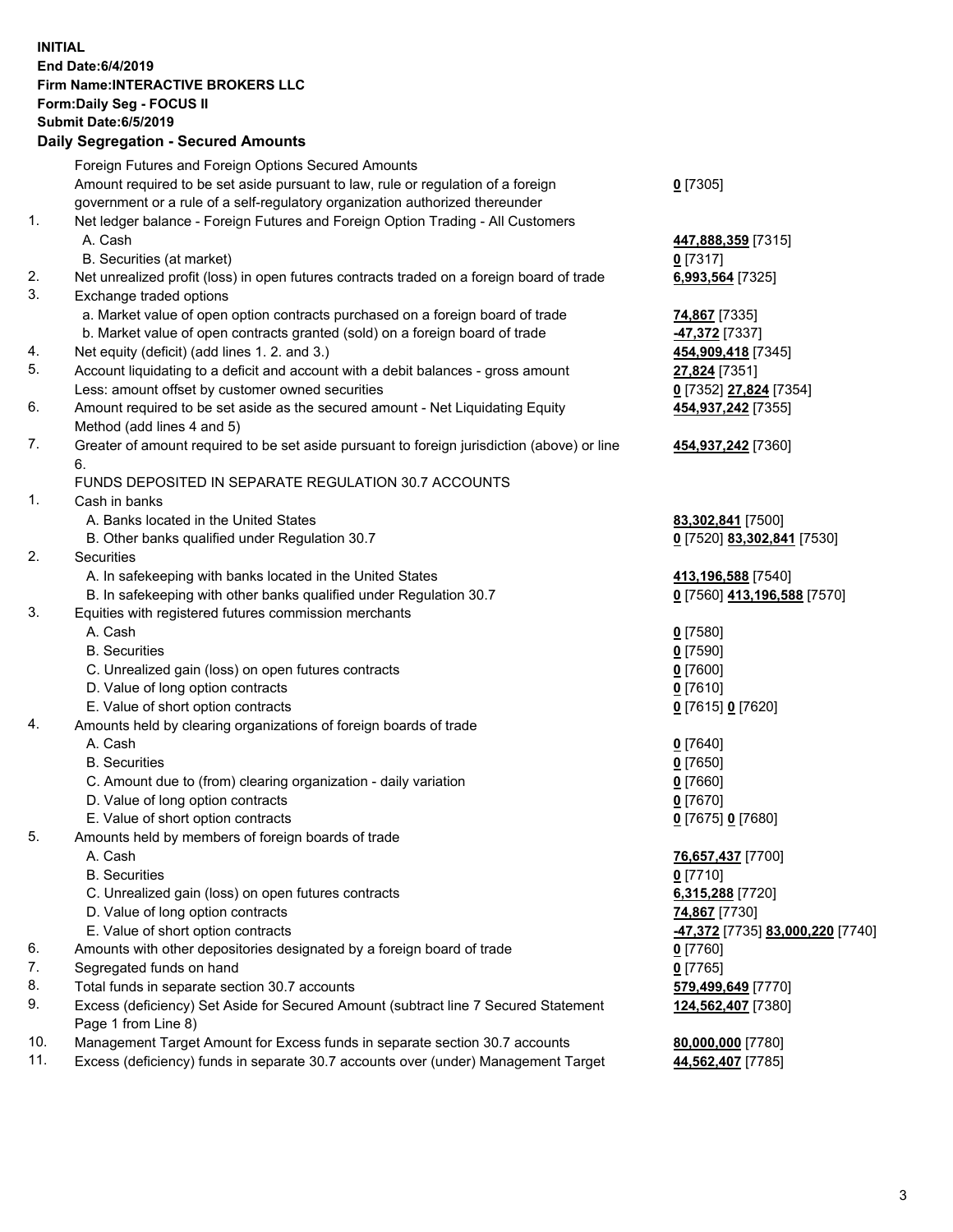| End Date: 6/4/2019<br><b>Firm Name:INTERACTIVE BROKERS LLC</b><br>Form: Daily Seg - FOCUS II<br><b>Submit Date:6/5/2019</b><br>Daily Segregation - Segregation Statement<br>SEGREGATION REQUIREMENTS(Section 4d(2) of the CEAct)<br>1.<br>Net ledger balance<br>A. Cash<br>3,953,423,101 [7010]<br>$0$ [7020]<br>B. Securities (at market)<br>2.<br>Net unrealized profit (loss) in open futures contracts traded on a contract market<br>-20,521,650 [7030]<br>3.<br>Exchange traded options<br>A. Add market value of open option contracts purchased on a contract market<br>201,875,293 [7032]<br>B. Deduct market value of open option contracts granted (sold) on a contract market<br>-291,186,520 [7033]<br>Net equity (deficit) (add lines 1, 2 and 3)<br>4.<br>3,843,590,224 [7040]<br>5.<br>Accounts liquidating to a deficit and accounts with<br>debit balances - gross amount<br>1,220,039 [7045]<br>Less: amount offset by customer securities<br>0 [7047] 1,220,039 [7050]<br>6.<br>Amount required to be segregated (add lines 4 and 5)<br>3,844,810,263 [7060]<br>FUNDS IN SEGREGATED ACCOUNTS<br>7.<br>Deposited in segregated funds bank accounts<br>A. Cash<br>796,936,623 [7070] |  |
|--------------------------------------------------------------------------------------------------------------------------------------------------------------------------------------------------------------------------------------------------------------------------------------------------------------------------------------------------------------------------------------------------------------------------------------------------------------------------------------------------------------------------------------------------------------------------------------------------------------------------------------------------------------------------------------------------------------------------------------------------------------------------------------------------------------------------------------------------------------------------------------------------------------------------------------------------------------------------------------------------------------------------------------------------------------------------------------------------------------------------------------------------------------------------------------------------------|--|
|                                                                                                                                                                                                                                                                                                                                                                                                                                                                                                                                                                                                                                                                                                                                                                                                                                                                                                                                                                                                                                                                                                                                                                                                        |  |
|                                                                                                                                                                                                                                                                                                                                                                                                                                                                                                                                                                                                                                                                                                                                                                                                                                                                                                                                                                                                                                                                                                                                                                                                        |  |
|                                                                                                                                                                                                                                                                                                                                                                                                                                                                                                                                                                                                                                                                                                                                                                                                                                                                                                                                                                                                                                                                                                                                                                                                        |  |
|                                                                                                                                                                                                                                                                                                                                                                                                                                                                                                                                                                                                                                                                                                                                                                                                                                                                                                                                                                                                                                                                                                                                                                                                        |  |
|                                                                                                                                                                                                                                                                                                                                                                                                                                                                                                                                                                                                                                                                                                                                                                                                                                                                                                                                                                                                                                                                                                                                                                                                        |  |
|                                                                                                                                                                                                                                                                                                                                                                                                                                                                                                                                                                                                                                                                                                                                                                                                                                                                                                                                                                                                                                                                                                                                                                                                        |  |
|                                                                                                                                                                                                                                                                                                                                                                                                                                                                                                                                                                                                                                                                                                                                                                                                                                                                                                                                                                                                                                                                                                                                                                                                        |  |
|                                                                                                                                                                                                                                                                                                                                                                                                                                                                                                                                                                                                                                                                                                                                                                                                                                                                                                                                                                                                                                                                                                                                                                                                        |  |
|                                                                                                                                                                                                                                                                                                                                                                                                                                                                                                                                                                                                                                                                                                                                                                                                                                                                                                                                                                                                                                                                                                                                                                                                        |  |
|                                                                                                                                                                                                                                                                                                                                                                                                                                                                                                                                                                                                                                                                                                                                                                                                                                                                                                                                                                                                                                                                                                                                                                                                        |  |
|                                                                                                                                                                                                                                                                                                                                                                                                                                                                                                                                                                                                                                                                                                                                                                                                                                                                                                                                                                                                                                                                                                                                                                                                        |  |
|                                                                                                                                                                                                                                                                                                                                                                                                                                                                                                                                                                                                                                                                                                                                                                                                                                                                                                                                                                                                                                                                                                                                                                                                        |  |
|                                                                                                                                                                                                                                                                                                                                                                                                                                                                                                                                                                                                                                                                                                                                                                                                                                                                                                                                                                                                                                                                                                                                                                                                        |  |
|                                                                                                                                                                                                                                                                                                                                                                                                                                                                                                                                                                                                                                                                                                                                                                                                                                                                                                                                                                                                                                                                                                                                                                                                        |  |
|                                                                                                                                                                                                                                                                                                                                                                                                                                                                                                                                                                                                                                                                                                                                                                                                                                                                                                                                                                                                                                                                                                                                                                                                        |  |
|                                                                                                                                                                                                                                                                                                                                                                                                                                                                                                                                                                                                                                                                                                                                                                                                                                                                                                                                                                                                                                                                                                                                                                                                        |  |
|                                                                                                                                                                                                                                                                                                                                                                                                                                                                                                                                                                                                                                                                                                                                                                                                                                                                                                                                                                                                                                                                                                                                                                                                        |  |
|                                                                                                                                                                                                                                                                                                                                                                                                                                                                                                                                                                                                                                                                                                                                                                                                                                                                                                                                                                                                                                                                                                                                                                                                        |  |
|                                                                                                                                                                                                                                                                                                                                                                                                                                                                                                                                                                                                                                                                                                                                                                                                                                                                                                                                                                                                                                                                                                                                                                                                        |  |
|                                                                                                                                                                                                                                                                                                                                                                                                                                                                                                                                                                                                                                                                                                                                                                                                                                                                                                                                                                                                                                                                                                                                                                                                        |  |
|                                                                                                                                                                                                                                                                                                                                                                                                                                                                                                                                                                                                                                                                                                                                                                                                                                                                                                                                                                                                                                                                                                                                                                                                        |  |
| 1,976,017,575 [7080]<br>B. Securities representing investments of customers' funds (at market)                                                                                                                                                                                                                                                                                                                                                                                                                                                                                                                                                                                                                                                                                                                                                                                                                                                                                                                                                                                                                                                                                                         |  |
| C. Securities held for particular customers or option customers in lieu of cash (at<br>$0$ [7090]                                                                                                                                                                                                                                                                                                                                                                                                                                                                                                                                                                                                                                                                                                                                                                                                                                                                                                                                                                                                                                                                                                      |  |
| market)                                                                                                                                                                                                                                                                                                                                                                                                                                                                                                                                                                                                                                                                                                                                                                                                                                                                                                                                                                                                                                                                                                                                                                                                |  |
| 8.<br>Margins on deposit with derivatives clearing organizations of contract markets                                                                                                                                                                                                                                                                                                                                                                                                                                                                                                                                                                                                                                                                                                                                                                                                                                                                                                                                                                                                                                                                                                                   |  |
| A. Cash<br>6,205,433 [7100]                                                                                                                                                                                                                                                                                                                                                                                                                                                                                                                                                                                                                                                                                                                                                                                                                                                                                                                                                                                                                                                                                                                                                                            |  |
| B. Securities representing investments of customers' funds (at market)<br>1,358,540,389 [7110]                                                                                                                                                                                                                                                                                                                                                                                                                                                                                                                                                                                                                                                                                                                                                                                                                                                                                                                                                                                                                                                                                                         |  |
| C. Securities held for particular customers or option customers in lieu of cash (at<br>$0$ [7120]                                                                                                                                                                                                                                                                                                                                                                                                                                                                                                                                                                                                                                                                                                                                                                                                                                                                                                                                                                                                                                                                                                      |  |
| market)                                                                                                                                                                                                                                                                                                                                                                                                                                                                                                                                                                                                                                                                                                                                                                                                                                                                                                                                                                                                                                                                                                                                                                                                |  |
| 9.<br>Net settlement from (to) derivatives clearing organizations of contract markets<br>-2,607,283 [7130]                                                                                                                                                                                                                                                                                                                                                                                                                                                                                                                                                                                                                                                                                                                                                                                                                                                                                                                                                                                                                                                                                             |  |
| 10.<br>Exchange traded options                                                                                                                                                                                                                                                                                                                                                                                                                                                                                                                                                                                                                                                                                                                                                                                                                                                                                                                                                                                                                                                                                                                                                                         |  |
| A. Value of open long option contracts<br>201,601,012 [7132]                                                                                                                                                                                                                                                                                                                                                                                                                                                                                                                                                                                                                                                                                                                                                                                                                                                                                                                                                                                                                                                                                                                                           |  |
| B. Value of open short option contracts<br>-291,277,811 [7133]                                                                                                                                                                                                                                                                                                                                                                                                                                                                                                                                                                                                                                                                                                                                                                                                                                                                                                                                                                                                                                                                                                                                         |  |
| 11.<br>Net equities with other FCMs                                                                                                                                                                                                                                                                                                                                                                                                                                                                                                                                                                                                                                                                                                                                                                                                                                                                                                                                                                                                                                                                                                                                                                    |  |
| A. Net liquidating equity<br>$0$ [7140]                                                                                                                                                                                                                                                                                                                                                                                                                                                                                                                                                                                                                                                                                                                                                                                                                                                                                                                                                                                                                                                                                                                                                                |  |
| B. Securities representing investments of customers' funds (at market)<br>$0$ [7160]                                                                                                                                                                                                                                                                                                                                                                                                                                                                                                                                                                                                                                                                                                                                                                                                                                                                                                                                                                                                                                                                                                                   |  |
| C. Securities held for particular customers or option customers in lieu of cash (at<br>$0$ [7170]<br>market)                                                                                                                                                                                                                                                                                                                                                                                                                                                                                                                                                                                                                                                                                                                                                                                                                                                                                                                                                                                                                                                                                           |  |
| 12.<br>Segregated funds on hand                                                                                                                                                                                                                                                                                                                                                                                                                                                                                                                                                                                                                                                                                                                                                                                                                                                                                                                                                                                                                                                                                                                                                                        |  |
| $0$ [7150]<br>13.<br>Total amount in segregation (add lines 7 through 12)<br>4,045,415,938 [7180]                                                                                                                                                                                                                                                                                                                                                                                                                                                                                                                                                                                                                                                                                                                                                                                                                                                                                                                                                                                                                                                                                                      |  |
| 14.<br>Excess (deficiency) funds in segregation (subtract line 6 from line 13)<br>200,605,675 [7190]                                                                                                                                                                                                                                                                                                                                                                                                                                                                                                                                                                                                                                                                                                                                                                                                                                                                                                                                                                                                                                                                                                   |  |
| 15.<br>Management Target Amount for Excess funds in segregation<br>155,000,000 [7194]                                                                                                                                                                                                                                                                                                                                                                                                                                                                                                                                                                                                                                                                                                                                                                                                                                                                                                                                                                                                                                                                                                                  |  |
| 16.<br>Excess (deficiency) funds in segregation over (under) Management Target Amount<br>45,605,675 [7198]                                                                                                                                                                                                                                                                                                                                                                                                                                                                                                                                                                                                                                                                                                                                                                                                                                                                                                                                                                                                                                                                                             |  |

16. Excess (deficiency) funds in segregation over (under) Management Target Amount Excess